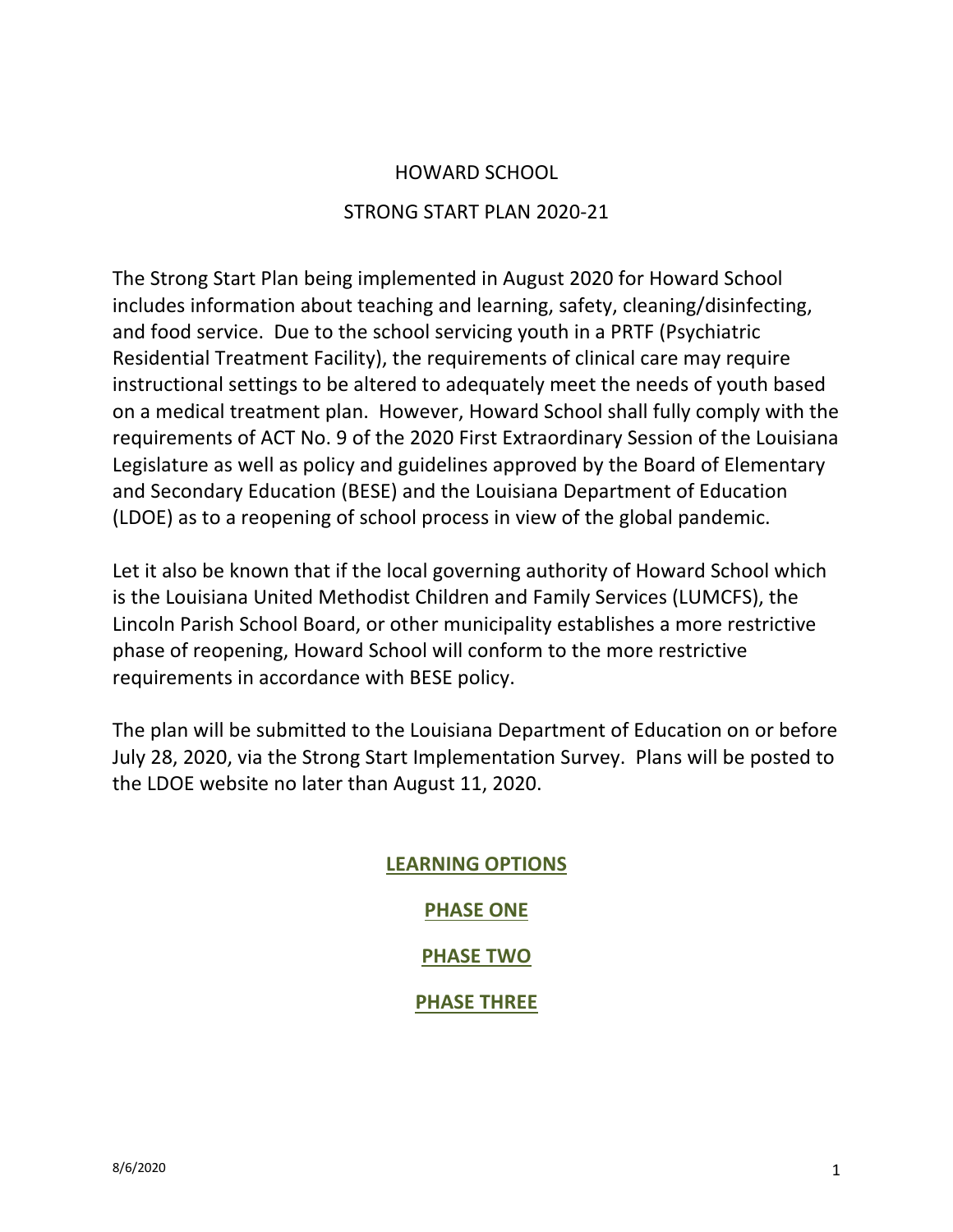# **LEARNING OPTIONS**

Youth enrolled at Howard School are residential and live on campus in houses or buildings with the exception of three youth from the local community. Youth residing on campus will receive instruction from a hybrid model of face-to-face and/or virtual with differences based on the phase of reopening as determined by the Governor. If the three local youth return for services, their parents may opt for the Howard School Virtual Program. If the parents select this option, they must notify Howard School administration by Friday, July 31<sup>st</sup>.

## **Howard School Virtual Program**

The virtual learning option is designed for students who do not feel safe returning to the classroom or simply refuse to comply with safety guidelines during the time of pandemic. Youth and/or guardians and/or administrative staff on behalf of students selecting this option will attend school from home or from a house or building on campus. Students in the residential program demonstrating significant behavioral issues relative to safety protocol such as refusing to wear face masks, refusing to distance themselves as directed, refusing to wash hands and/or any other outlined safety protocols approved for the school and/or who do not feel safe in the school or classroom environment as a result of the pandemic will be permitted to choose this learning option.

The following details needs to be considering in choosing or selecting youth to participate in this program:

- The Howard School Virtual Program will require internet access.
- Each student participating in this program will be issue a virtual learning device. This device will be provided at no cost, and students will be responsible for any damages.
- Not all courses will be available through this program, such as physical education, carpentry, welding, and barbering.
- If a student would like to return to in-class learning, the student will have the option to make this change between the first and second nine weeks. However, students having had behavioral issues relative to safety protocol will be considered for return following a review and meeting of the youth's therapist, school clinical liaison officer, school behavior interventionist/coordinator, and/or the principal.

Virtual learning is not best for every student. Student placement determinations will take into consideration a student's unique academic, social, emotional, familial, and medical needs of a student, as identified by the student's parent or custodian or therapist or school administrator.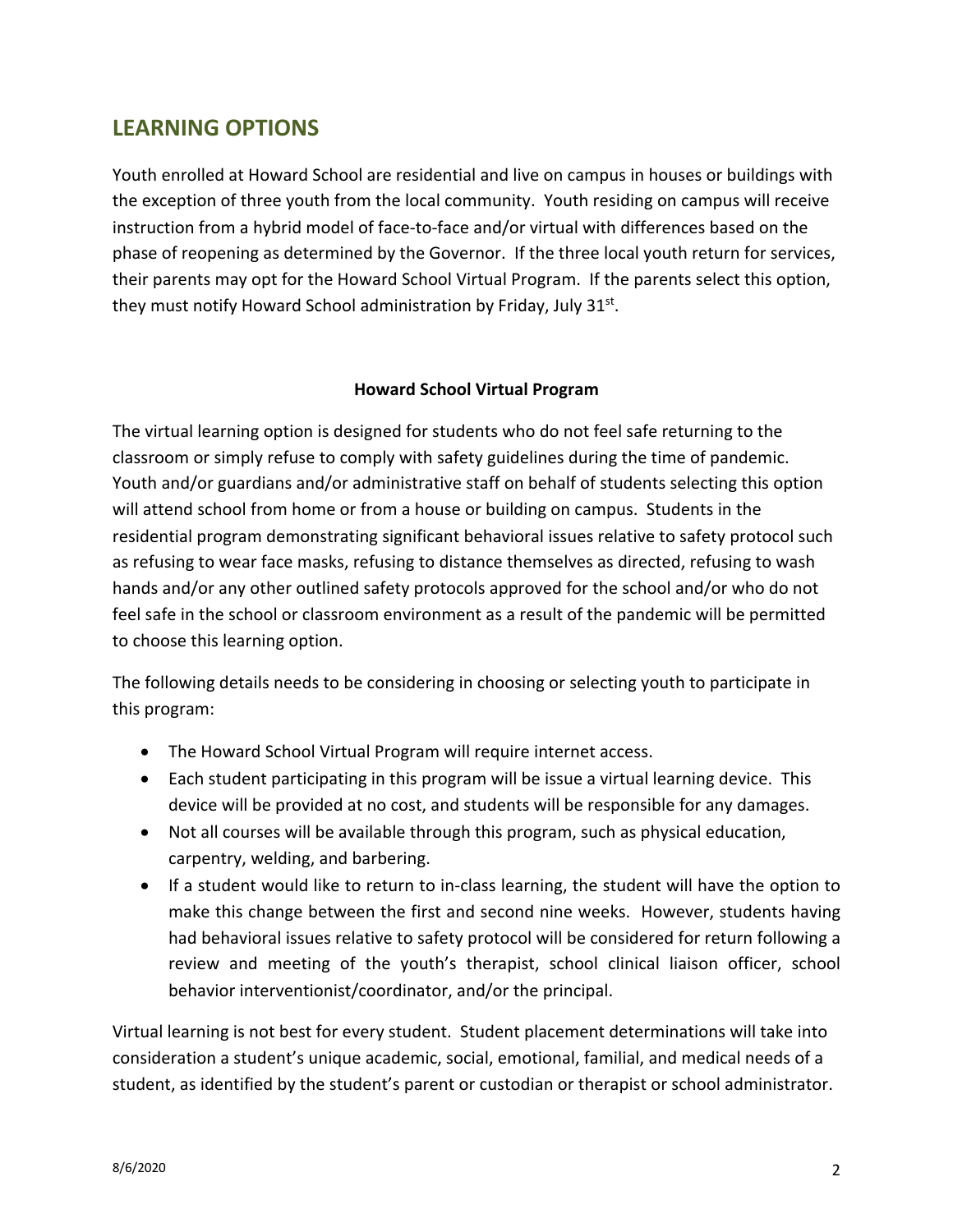## **In-Class Learning**

This option allows our students to return to the classroom where they will have interaction with other students as well as face-to-face learning with their teachers. The cleanliness of Howard School and John Allen Vocational Center has been and will continue to be a priority for our teachers, staff, school administrators, and custodial staff. Howard School and LUMCFS Maintenance Department inclusive of the custodial staff will make every effort to ensure our facilities are sanitized and as safe as possible in accordance with BESE, LDOE, LDH, and CDC guidance. Specific details are provided in the phase guidelines included in this PLAN.

# **PHASE ONE**

### **TEACHING AND LEARNING**

#### **All Grades** Maximum Group Size: 10 including adults

- Essential personnel report to support teaching and learning.
- Students receiving special education services and Section 504 accommodations will have options for in-person learning some days each week. Youth may only report in static groups based on residence of assignment on a specific morning or afternoon or specified day or days of the week as determined by the Howard School special education and 504 coordinator and/or principal.
- Students with no internet access may have options for in-person learning.
- All other students participate in virtual learning.

### **TRANSPORTATION**

Transportation is not applicable considering that Howard School serves residential youth in care. There are only three other local non-residential youth attending the school currently, and no other non-residential youth shall be enrolled until after the pandemic ends. All three youth are transported by the parents to school each day while the residential youth walk to campus.

### **MEALS**

The School Food Service Department of LUMCFS provides meals for the residential youth as well as the non-residential youth each day. Meals for residential youth will be served in the houses or buildings where the youth reside rather than amassing the youth in the cafeterias so as to prevent exposure to other static groups. Non-residential youth will eat at the school if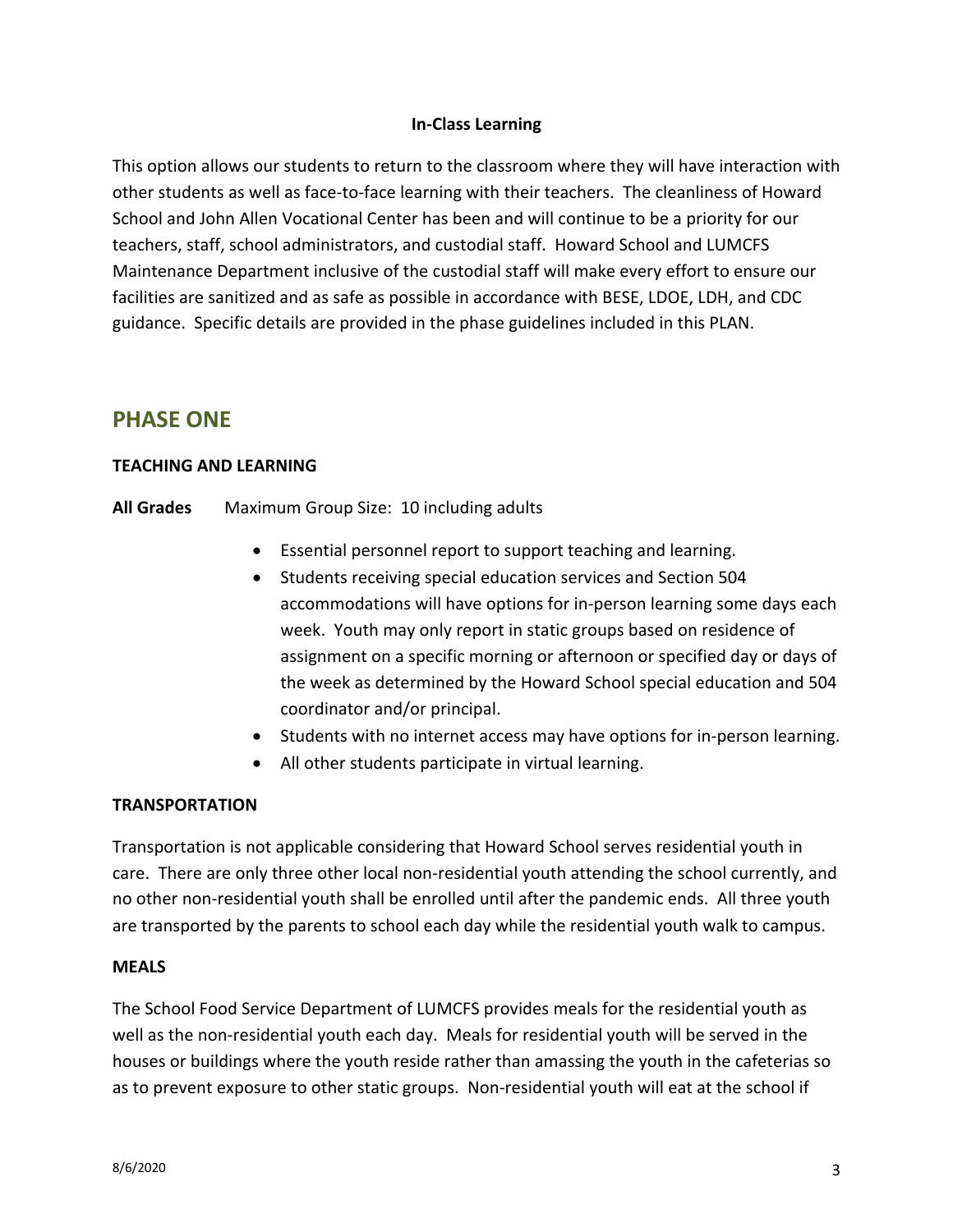they are attending during this phase. The three youth, two high school and one middle school students, will eat on separate lunch shifts and eat in a commons area of Howard School observing all safety guidelines.

## **SAFETY**

- Howard School and the John Allen Vocational Center will be closed to non-essential visitors and non-essential personnel in accordance with BESE and/or LUMCFS policy. LUMCFS policy for visitor and personnel campus access shall supersede BESE policy ensuring compliance but can be more restrictive based on facility policy and clinical care guidelines.
- Students and staff are required to wash hands upon arrival, every two hours, before and after eating, and upon exiting the building.
- Howard School will utilize the campus infirmary for isolating sick students. This infirmary building will be under the direction of the Nursing Department of LUMCFS. This will be for all resident youth. Non-resident youth with follow the protocol used for isolating sick students in one of two rooms near the administrative offices of Howard School. All isolation areas will be cleaned thoroughly after the student has gone home or has been cleared from the infirmary placement.
- In accordance with BESE guidelines, all adults and youth (middle through high at Howard School) will be required to wear a mask. We are aware that this may be difficult for some students, and we will make every effort to ensure our students are comfortable while following this policy. In addition to face masks, teachers and staff of Howard School will be provided a face shield to protect their eyes. Face shields will not be required; however, they will be encouraged. Face masks will not be optional.
- Upon entering the school, an initial temperature check will be taken. Upon entering the classroom, each student's symptoms will be assessed. The student's symptoms will continue to be assessed throughout the day. The faculty and staff shall determine the frequency of the student symptoms check; it may be revised as needed.

### **CLEANING**

- High-touch surfaces will be cleaned multiple times throughout the day, including restrooms, using EPA-approved substances and materials.
- School employees will be provided adequate access to hygienic supplies, including soap, hand sanitizer with at least 60 percent alcohol, disinfectant wipes or spray, paper towels, and tissues.
- If a room is used by more than one group in a single day, high-touch surfaces in that room will be cleaned before and after use by each group. High-touch surfaces shall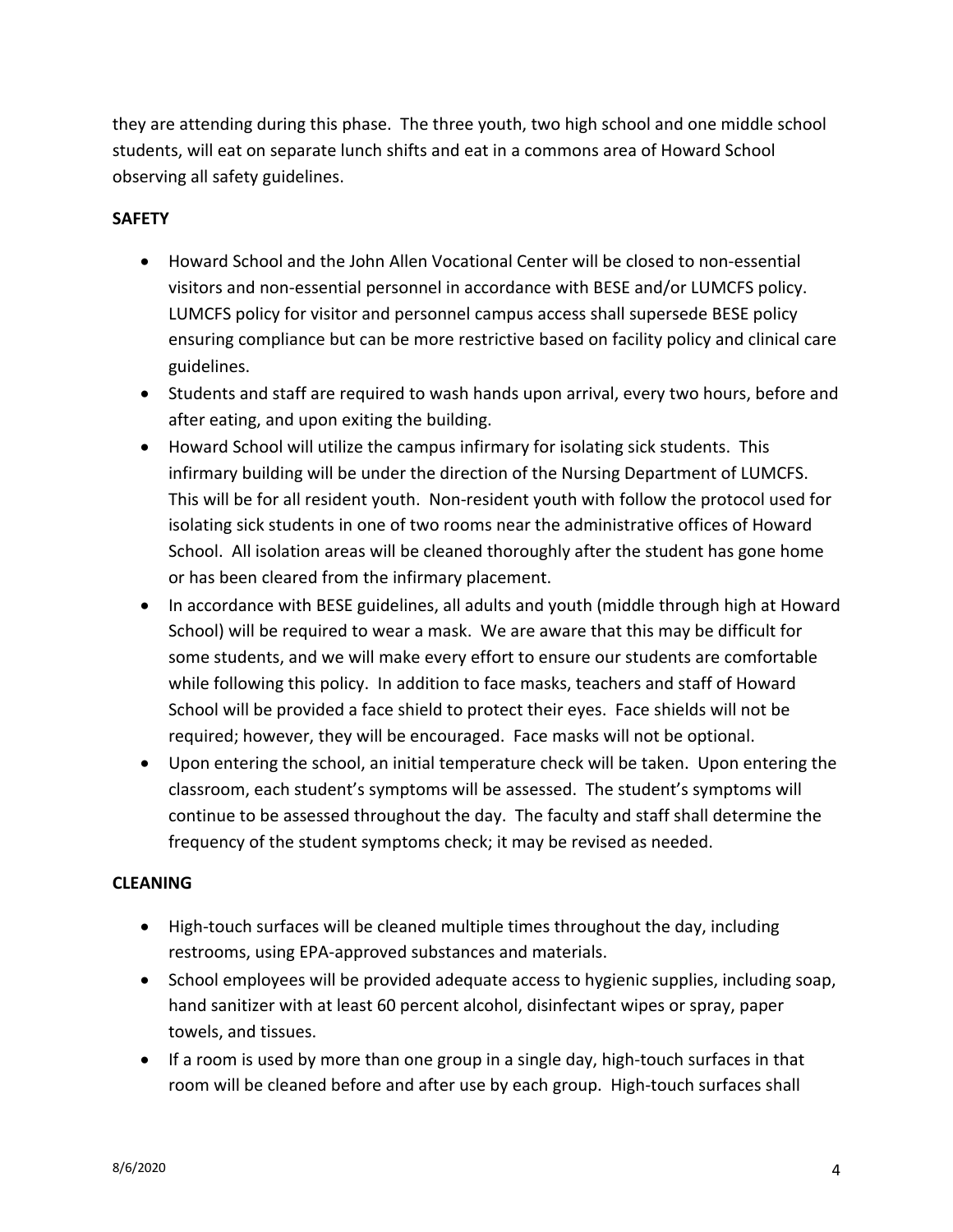include desk tops, door knobs, tables, shared pencils, shared pens, or other shared instruments of learning; however, other surfaces or items may be determined using good common sense.

#### **COMMUNICATIONS**

- Howard School and John Allen Vocational Center operate under the authority of Louisiana United Methodist Children and Families Services (LUMCFS), which serves youth from across the State of Louisiana. Louisiana Methodist Children's Home (LMCH), a facility of LUMCFS, is an LDH/Health Standards-licensed Psychiatric Residential Treatment Facility (PRTF). Children who attend Howard School and the John Allen Vocational Center are residents of LMCH. Communications regarding resident students are properly handled by the Clinical Services staff of LMCH.
- Information shared with parents or guardians is HIPPA-protected and communicated directly by the student/resident's assigned Licensed Mental Health Professional (LMHP) or designee. In matters relating to the *Strong Start Plan for Howard School* inclusive of student learning options in the three phases, meals, safety, cleaning, COVID-19 illness issues as well as student quarantines and/or infirmary placements, and any other related *Strong Start Plan* components shall be communicated to parents or guardians directly by their child's assigned Licensed Mental Health Professional (LMHP) or designee.
- Communications may occur either by telephone or by the HIPPA-secure LifeSize communications platform or any other technological application approved and utilized by LUMCFS.
- Howard School and John Allen Vocational Center teachers and staff communicate through a clinical coordinator or directly with each resident student's assigned Licensed Mental Health Professional regarding matters relating to student learning and academic performance as well as any and all other matters that should be communicated with parents or guardians of students in care and treatment at Louisiana Methodist Children's Home.
- The method or process of communications with parents or guardians shall not be changed due to this pandemic. All communications shall go through each youth's assigned Licensed Mental Health Professional.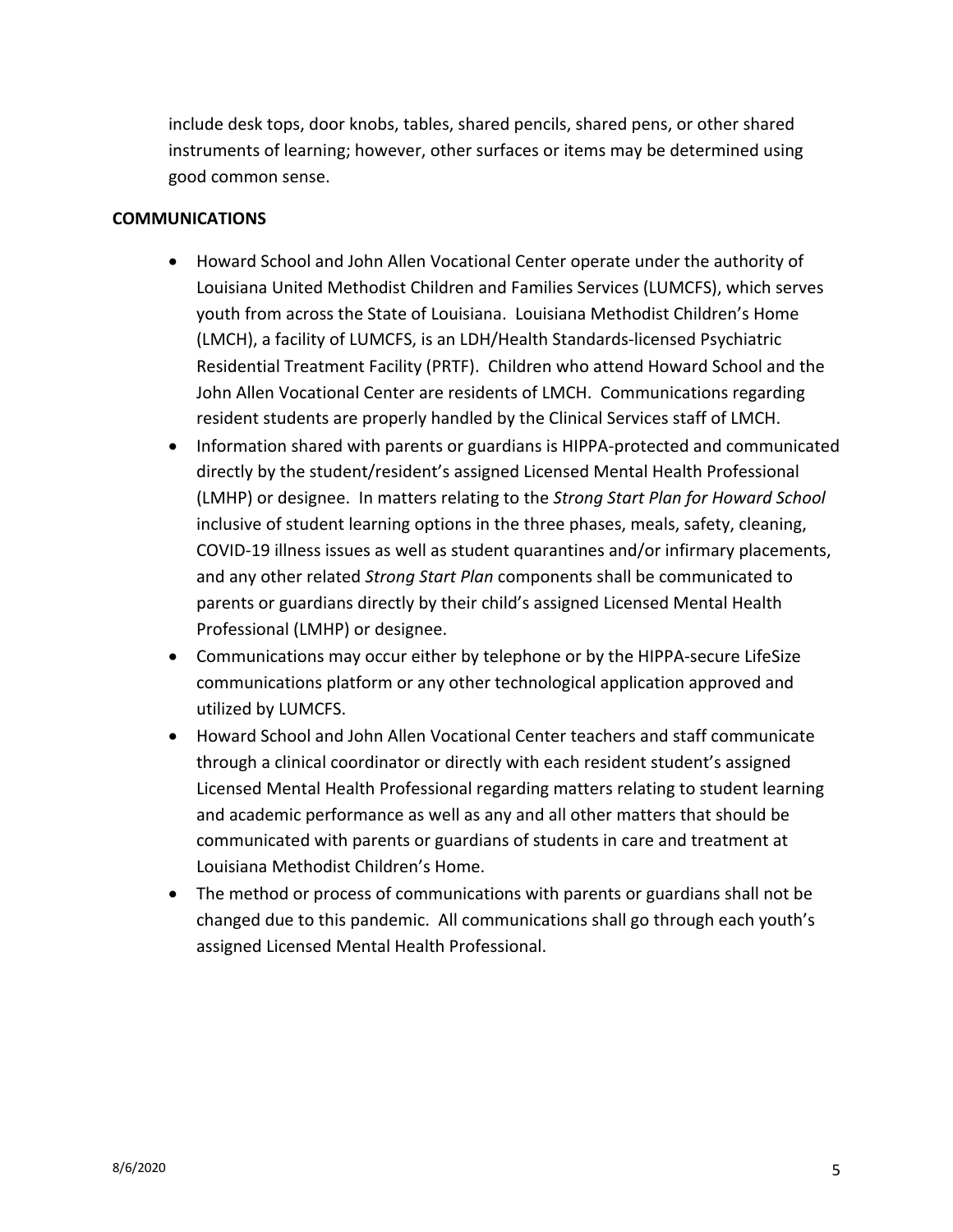# **PHASE TWO**

## **TEACHING AND LEARNING**

**All Grades** Maximum Group Size: 25 including adults

• All personnel report daily to school and respective work areas.

### **Grades 5-12/Middle through High School**

• Students report to school every other day. At Howard School, that will be boys on one day and girls the next day. On the days they do not report to school, students will be assigned a device and will complete virtual lessons from their house, building, or home. This method of alternating days will allow for 50% capacity of the school and classrooms which is in line with transportation and face-to-face attendance requirements in school districts.

#### **TRANSPORTATION**

Transportation is not applicable considering that Howard School serves residential youth in care. There are only three other local non-residential youth attending the school currently, and no other non-residential youth shall be enrolled until after the pandemic ends. All three youth are transported by the parents to school each day while the residential youth walk to campus.

#### **MEALS**

The School Food Service Department of LUMCFS provides meals for the residential youth as well as the non-residential youth each day. Meals for residential youth will be served in the houses or buildings where the youth reside rather than amassing the youth in the cafeterias so as to prevent exposure to other static groups. Non-residential youth will eat at the school if they are attending during this phase. The three youth, two high school and one middle school students, will eat on separate lunch shifts and eat in a commons area of Howard School observing all safety guidelines.

#### **SAFETY**

• Howard School and the John Allen Vocational Center will be closed to non-essential visitors and non-essential personnel in accordance with BESE and/or LUMCFS policy. LUMCFS policy for visitor and personnel campus access shall supersede BESE policy ensuring compliance but can be more restrictive based on facility policy and clinical care guidelines.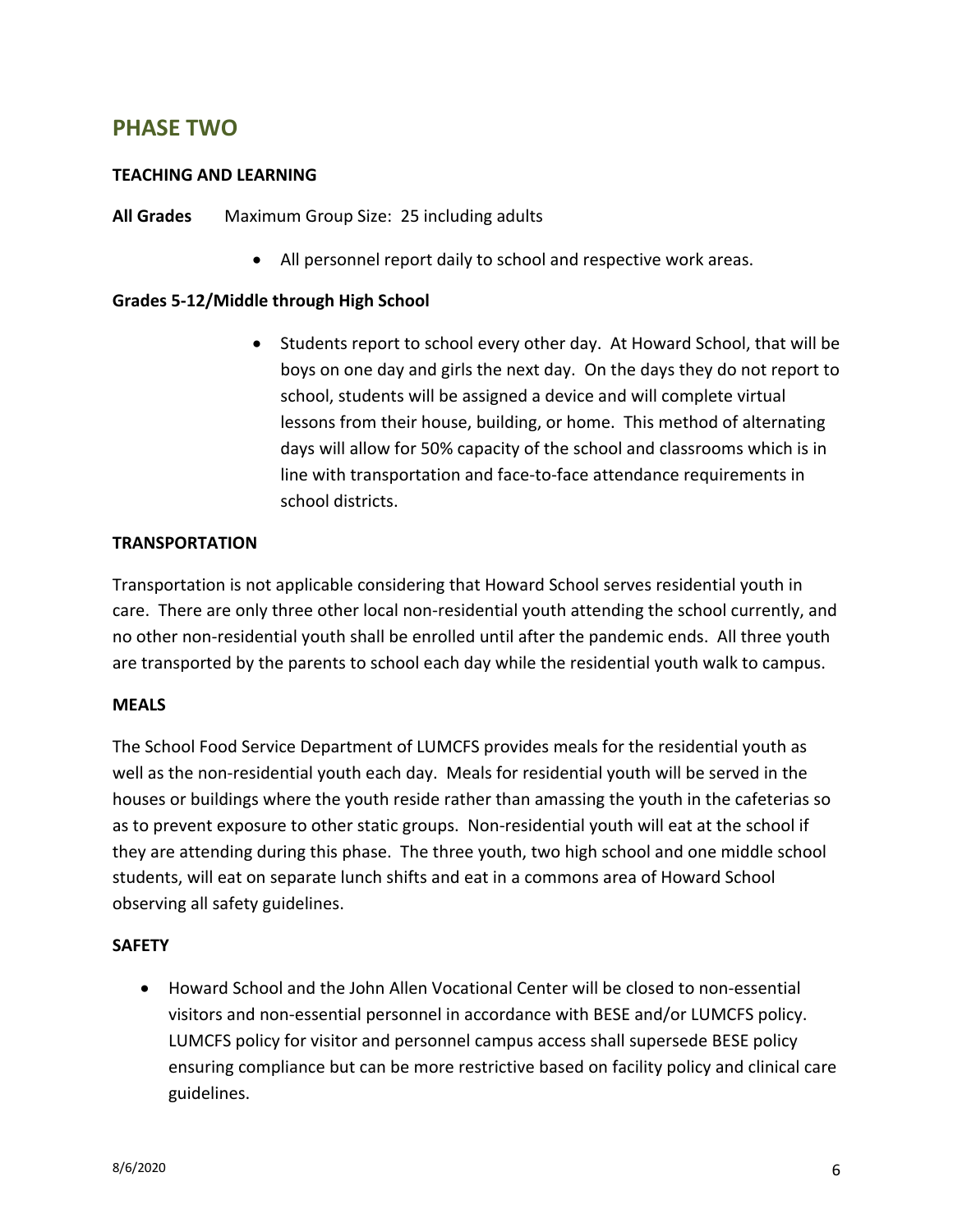- Students and staff are required to wash hands upon arrival, every two hours, before and after eating, and upon exiting the building.
- Howard School will utilize the campus infirmary for isolating sick students. This infirmary building will be under the direction of the Nursing Department of LUMCFS. This will be for all resident youth. Non-resident youth with follow the protocol used for isolating sick students in one of two rooms near the administrative offices of Howard School. All isolation areas will be cleaned thoroughly after the student has gone home or has been cleared from the infirmary placement.
- In accordance with BESE guidelines, all adults and youth (middle through high at Howard School) will be required to wear a face mask. We are aware that this may be difficult for some students, and we will make every effort to ensure our students are comfortable while following this policy. In addition to face masks, teachers and staff of Howard School will be provided a face shield to protect their eyes. Face shields will not be required; however, they will be encouraged. Face masks will not be optional.
- Upon entering the school, an initial temperature check will be taken. Upon entering the classroom, each student's symptoms will be assessed. The student's symptoms will continue to be assessed throughout the day. The faculty and staff shall determine the frequency of the student symptoms check; it may be revised as needed.

## **CLEANING**

- High-touch surfaces will be cleaned multiple times throughout the day, including restrooms, using EPA-approved substances and materials.
- School employees will be provided adequate access to hygienic supplies, including soap, hand sanitizer with at least 60 percent alcohol, disinfectant wipes or spray, paper towels, and tissues.
- If a room is used by more than one group in a single day, high-touch surfaces in that room will be cleaned before and after use by each group. High-touch surfaces shall include desk tops, door knobs, tables, shared pencil, shared pens, or other shared instruments of learning; however, other surfaces or items may be determined using good common sense.

### **COMMUNICATIONS**

• Howard School and John Allen Vocational Center operate under the authority of Louisiana United Methodist Children and Families Services (LUMCFS), which serves youth from across the State of Louisiana. Louisiana Methodist Children's Home (LMCH), a facility of LUMCFS, is an LDH/Health Standards-licensed Psychiatric Residential Treatment Facility (PRTF). Children who attend Howard School and the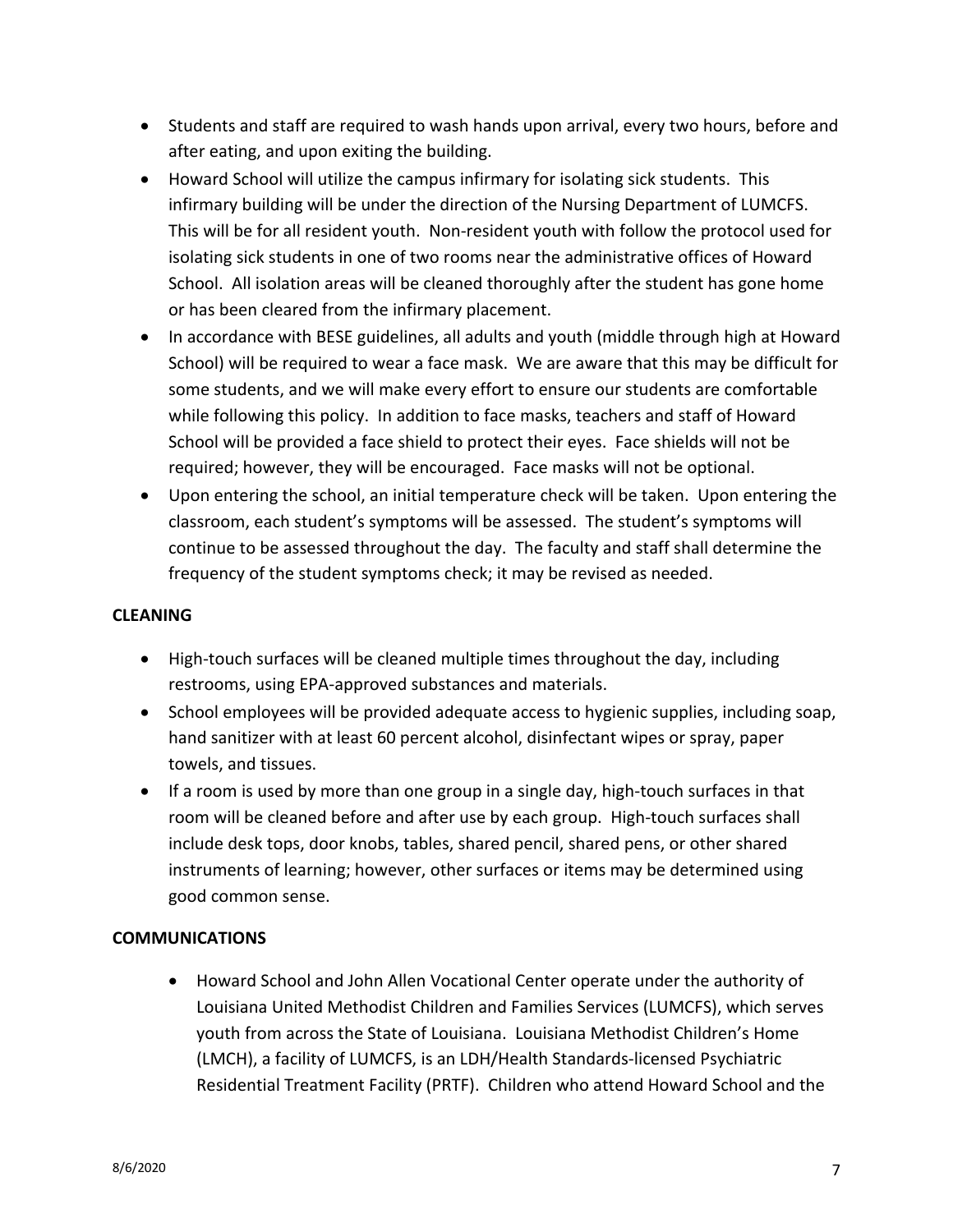John Allen Vocational Center are residents of LMCH. Communications regarding resident students are properly handled by the Clinical Services staff of LMCH.

- Information shared with parents or guardians is HIPPA-protected and communicated directly by the student/resident's assigned Licensed Mental Health Professional (LMHP) or designee. In matters relating to the *Strong Start Plan for Howard School* inclusive of student learning options in the three phases, meals, safety, cleaning, COVID-19 illness issues as well as student quarantines and/or infirmary placements, and any other related *Strong Start Plan* components shall be communicated to parents or guardians directly by their child's assigned Licensed Mental Health Professional (LMHP) or designee.
- Communications may occur either by telephone or by the HIPPA-secure LifeSize communications platform or any other technological application approved and utilized by LUMCFS.
- Howard School and John Allen Vocational Center teachers and staff communicate through a clinical coordinator or directly with each resident student's assigned Licensed Mental Health Professional regarding matters relating to student learning and academic performance as well as any and all other matters that should be communicated with parents or guardians of students in care and treatment at Louisiana Methodist Children's Home.
- The method or process of communications with parents or guardians shall not be changed due to this pandemic. All communications shall go through each youth's assigned Licensed Mental Health Professional.

# **PHASE THREE**

### **TEACHING AND LEARNING**

**All Grades** Maximum Group Size: 50 including adults

- All personnel report daily to assigned classroom or work location.
- Students report to school Monday through Friday.
- Students in virtual program may choose to remain in program.

### **TRANSPORTATION**

Transportation is not applicable considering that Howard School serves residential youth in care. There are only three other local non-residential youth attending the school currently, and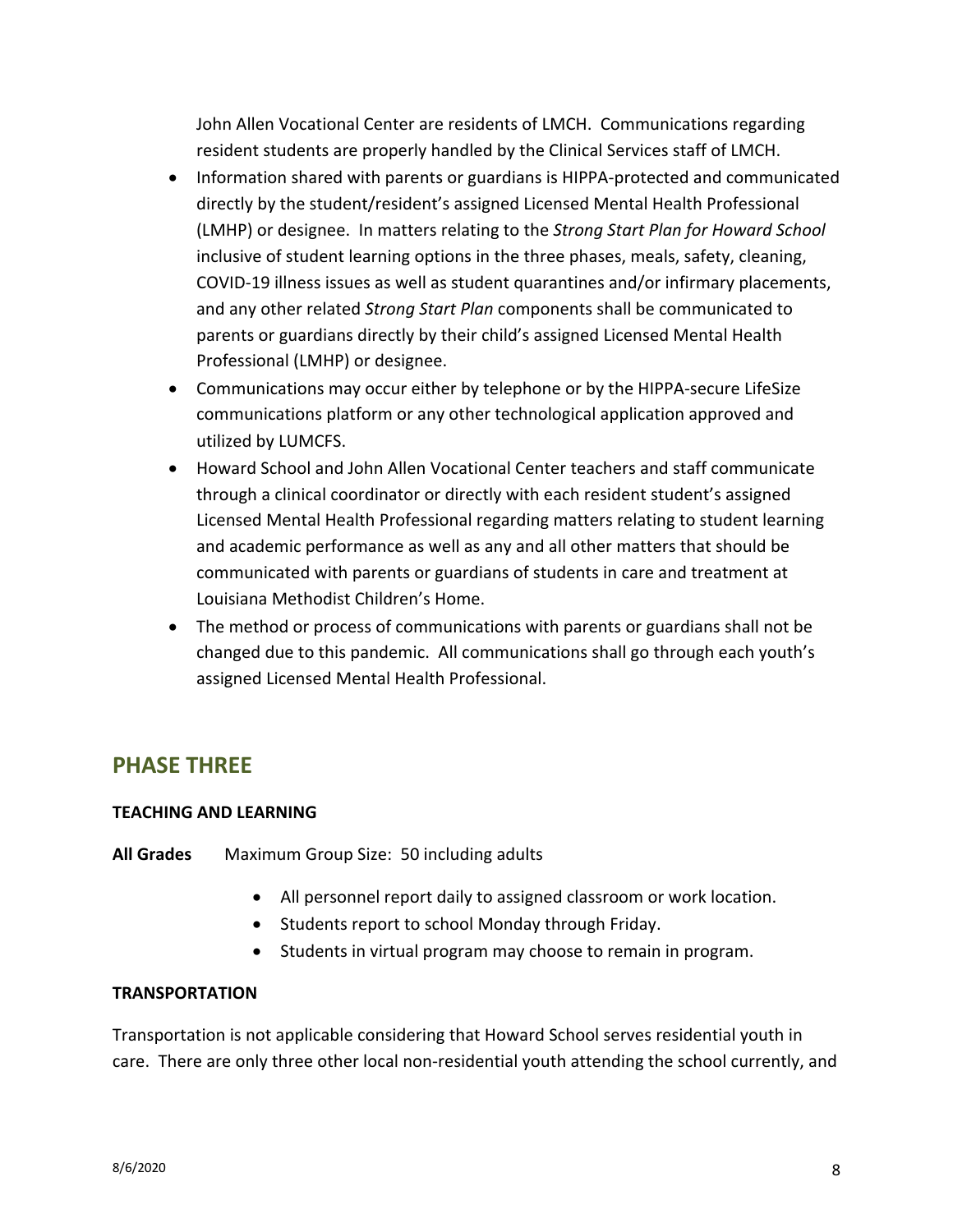no other non-residential youth shall be enrolled until after the pandemic ends. All three youth are transported by the parents to school each day while the residential youth walk to campus.

#### **MEALS**

The School Food Service Department of LUMCFS provides meals for the residential youth as well as the non-residential youth each day. Meals for residential youth will be served in the houses or buildings where the youth reside rather than amassing the youth in the cafeterias so as to prevent exposure to other static groups. Non-residential youth will eat at the school if they are attending during this phase. The three youth, two high school and one middle school students, will eat on separate lunch shifts and eat in a commons area of Howard School observing all safety guidelines.

### **SAFETY**

- Howard School and the John Allen Vocational Center will be closed to non-essential visitors and non-essential personnel in accordance with BESE and/or LUMCFS policy. LUMCFS policy for visitor and personnel campus access shall supersede BESE policy ensuring compliance but can be more restrictive based on facility policy and clinical care guidelines.
- Students and staff are required to wash hands upon arrival, every two hours, before and after eating, and upon exiting the building.
- Howard School will utilize the campus infirmary for isolating sick students. This infirmary building will be under the direction of the Nursing Department of LUMCFS. This will be for all resident youth. Non-resident youth with follow the protocol used for isolating sick students in one of two rooms near the administrative offices of Howard School. All isolation areas will be cleaned thoroughly after the student has gone home or has been cleared from the infirmary placement.
- In accordance with BESE guidelines, all adults and youth (middle through high at Howard School) will be required to wear a face mask. We are aware that this may be difficult for some students, and we will make every effort to ensure our students are comfortable while following this policy. In addition to face masks, teachers and staff of Howard School will be provided a face shield to protect their eyes. Face shields will not be required; however, they will be encouraged. Face masks will not be optional.
- Upon entering the school, an initial temperature check will be taken. Upon entering the classroom, each student's symptoms will be assessed. The student's symptoms will continue to be assessed throughout the day. The faculty and staff shall determine the frequency of the student symptoms check; it may be revised as needed.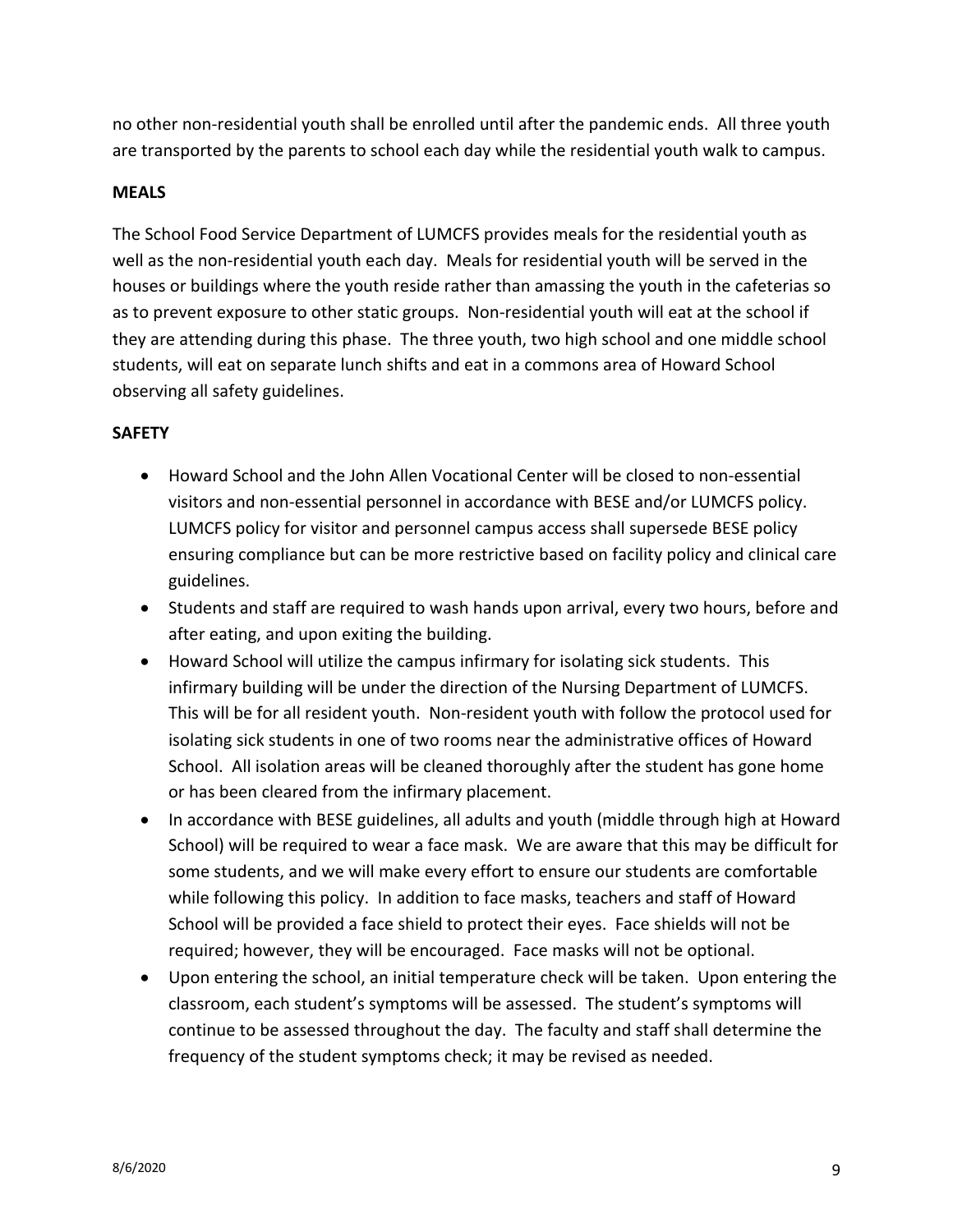### **CLEANING**

- High-touch surfaces will be cleaned multiple times throughout the day, including restrooms, using EPA-approved substances and materials.
- School employees will be provided adequate access to hygienic supplies, including soap, hand sanitizer with at least 60 percent alcohol, disinfectant wipes or spray, paper towels, and tissues.
- If a room is used by more than one group in a single day, high-touch surfaces in that room will be cleaned before and after use by each group. High-touch surfaces shall include desk tops, door knobs, tables, shared pencil, shared pens, or other shared instruments of learning; however, other surfaces or items may be determined using good common sense.

#### **COMMUNICATIONS**

- Howard School and John Allen Vocational Center operate under the authority of Louisiana United Methodist Children and Families Services (LUMCFS), which serves youth from across the State of Louisiana. Louisiana Methodist Children's Home (LMCH), a facility of LUMCFS, is an LDH/Health Standards-licensed Psychiatric Residential Treatment Facility (PRTF). Children who attend Howard School and the John Allen Vocational Center are residents of LMCH. Communications regarding resident students are properly handled by the Clinical Services staff of LMCH.
- Information shared with parents or guardians is HIPPA-protected and communicated directly by the student/resident's assigned Licensed Mental Health Professional (LMHP) or designee. In matters relating to the *Strong Start Plan for Howard School* inclusive of student learning options in the three phases, meals, safety, cleaning, COVID-19 illness issues as well as student quarantines and/or infirmary placements, and any other related *Strong Start Plan* components shall be communicated to parents or guardians directly by their child's assigned Licensed Mental Health Professional (LMHP) or designee.
- Communications may occur either by telephone or by the HIPPA-secure LifeSize communications platform or any other technological application approved and utilized by LUMCFS.
- Howard School and John Allen Vocational Center teachers and staff communicate through a clinical coordinator or directly with each resident student's assigned Licensed Mental Health Professional regarding matters relating to student learning and academic performance as well as any and all other matters that should be communicated with parents or guardians of students in care and treatment at Louisiana Methodist Children's Home.